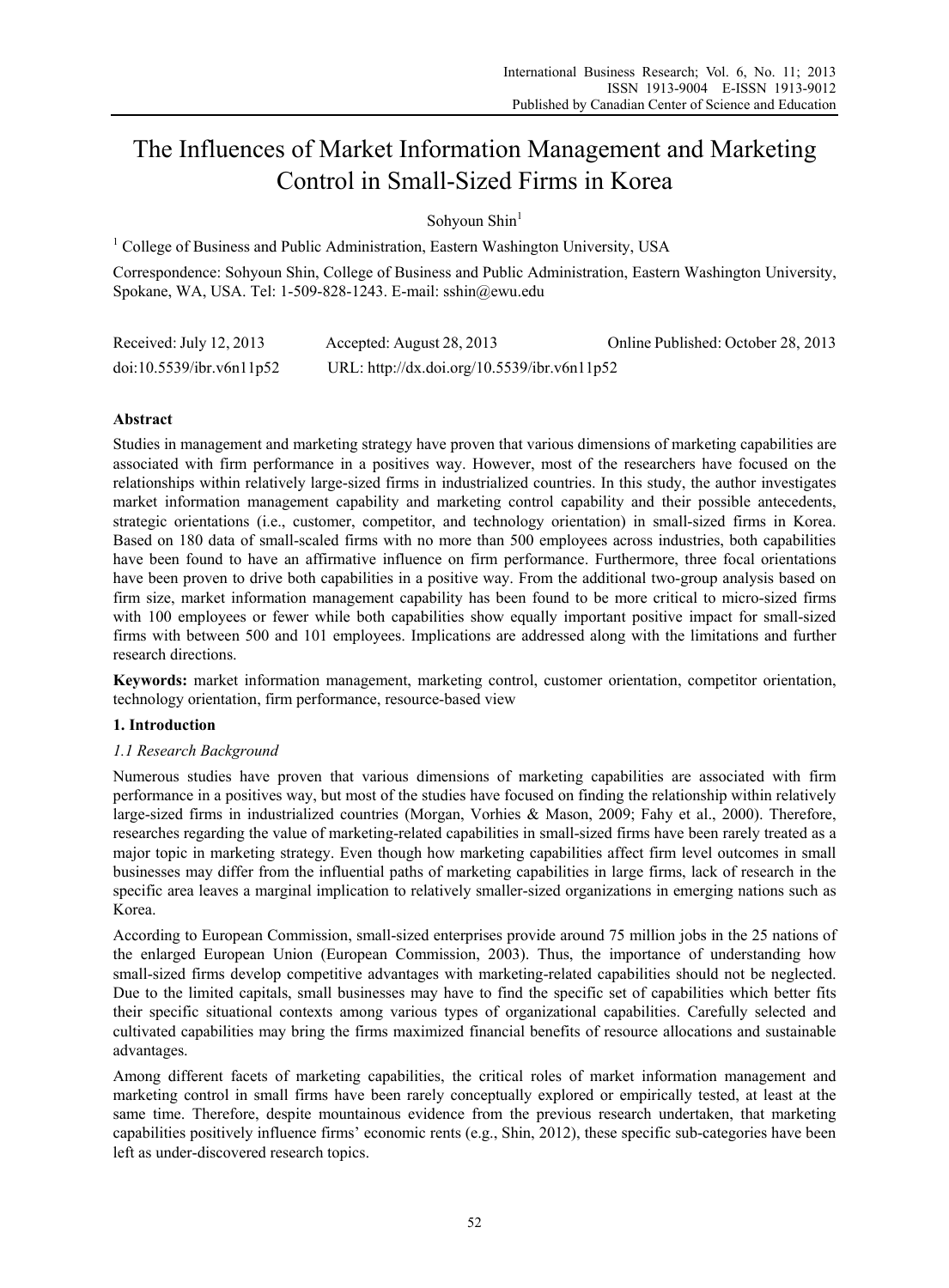The objective of the study is to examine the direct impacts of two crucial marketing capabilities: market information management and marketing control on firm level performance variables within small-sized firms in Korea. Furthermore, the author investigates the detailed effects of critical strategic orientations: customer orientation, competitor orientation, and technology orientation on each of the two marketing-related capabilities. Through additional testing with two groups of companies based on their sizes; small-sized firms vs. micro-sized firms, the author attempts to further understand the optimization of resource allocations for each group. The findings of this study may provide specialized insights to small businesses in emerging nations on how to strategically utilize their limited capitals to grow, and furthermore, how to reallocate as they become bigger-sized firms.

#### *1.2 Research Model*

Figure 1 illustrates the research model in this study. The author proposes the relationships among three critical strategic orientations and two facets of marketing capabilities with four dimensions of firm performance. More specifically, the author attempts to prove the affirmative relationship of firm performance with market information management and with marketing control. As drivers of two capabilities of a firm, customer orientation, competitor orientation, and technology orientation are offered.



Figure 1. Research model

## **2. Theoretical Background and Hypotheses**

# *2.1 Micro-, Small-, and Medium-Sized Enterprises (SMEs)*

Micro, small and medium-sized enterprises (SMEs) play a central role in various economic sectors. In the European economy, SMEs are recognized as a major source of entrepreneurial skills, innovation, and employment (Bridge, O'Neill & Cromie, 1998). In the enlarged European Union of 25 countries, some 23 million SMEs provide around 75 million jobs, and represent 99% of all enterprises (European Commission, 2003).

The official definition of "small business" varies by country as well as by industry. Although there are many different measures and standards to classify small companies, such as annual sales, value of assets, net profit, and capital requirements (Ibrahim & Goodwin, 1986), firm size by the number of employees is most widely used. In the United States, US Small Business Administration (2013) specifies a small business as having fewer than 500 employees for most manufacturing and mining industries, and \$7 million in average annual receipts for most non-manufacturing industries. The European Union generally defines SMEs as enterprises which employ fewer than 250 persons and which have an annual turnover not exceeding 50 million euro, and/or an annual balance sheet total not exceeding 43 million euro (European Commission, 2003). As sub-categories, fewer than 50 employees for small business and 10 for micro business are also specified (European Commission, 2003). In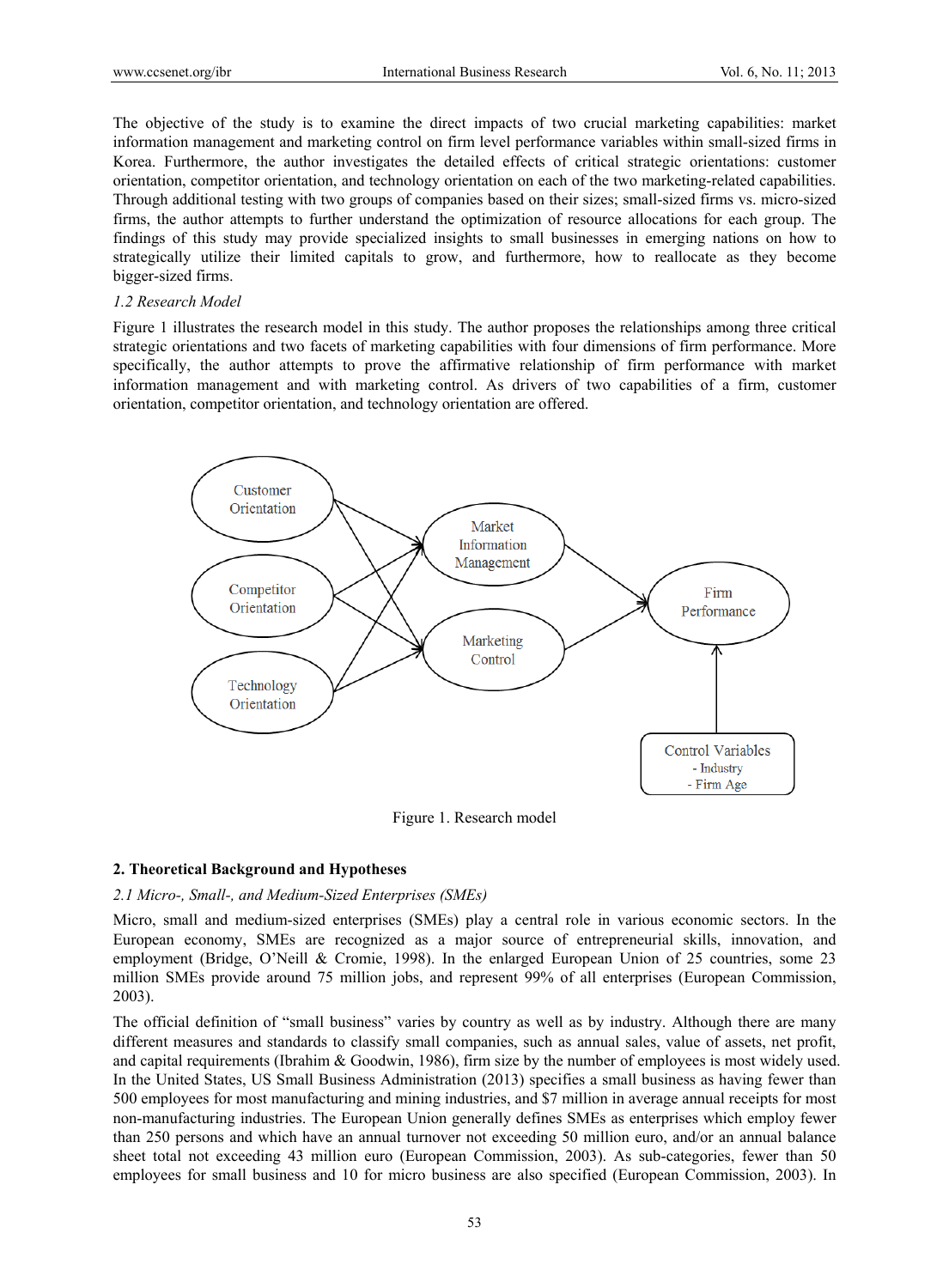Korea Small & Medium Business Administration (2012) defines SMEs as firms having fewer than 200 or 300 employees for most of industries with a wide range of annual sales of 30 to 300 Million in Korean won. Fewer than 100 and 50 is also used as a threshold for the sectors such as real estate business, education business, and waste management.

Nevertheless, no consensus in the literature is noted as to what constitutes a "small" firm (Deakins, 1999; McCartan-Quinn & Carson, 2003). The lack of a clear global definition of "what a small business actually is" may mitigate an accurate assessment of success factors for the small-scaled businesses. Furthermore, even among small firms required resources may differ from one another based on the sizes and industrial contexts.

In this paper, a small-sized firm is defined as "an independent owner/managed business organization employing less than five hundred employees". In addition, a micro-sized firm is defined as "a small-sized firm with no more than hundred employees." These two categories under the operationalized definition of small-sized firm are purely arbitrary for the purpose of this study based on the standards of US, EU, and Korea in a collective way. Because many of small or micro firms are created and run by the owner/manager's omnipresence, a highly personalized management style can be witnessed. However, although this company-specific style may direct a characterized, prevalent types of marketing activities within a firm, desirable capabilities in marketing function can be recommended for success and survival of both micro- and small-sized firms.

## *2.2 Resource-Based View*

Resource-based View (RBV), a well-known theory of strategy argues that firms with valuable, rare, inimitable, and non-substitutable resources have the potential of achieving superior performance (e.g., Barney, 1991; 1995). Traditionally, resources mean what a given firm possesses as its physical and financial property which can be input into production process (Barney, 1991; Miller & Shamsie, 1996). In an extended approach of RBV, resources implies intangible categories including organizational, human, and networks (Ahn & York, 2011; Day, 2011; Hunt & Morgan, 1995). This knowledge-based resource approach of RBV encourages firms to obtain, access, and maintain intangible endowments because these resources are the ways in which firms combine and transform tangible input resources and assets (Galunic & Rodan, 1998; Wiklund & Shepherd, 2003). Furthermore, intangible resources such as customer orientation are more causally ambiguous, and less observable than tangible resources, therefore, it is not easy for competitors to duplicate. Hitt, Ireland, and Hoskisson (1999) emphasize that organizational knowledge is a crucial bundle of intangible resources that can be the source of a sustainable competitive advantage. Due to its immobility (McEvily & Chakravarthy, 2002) and general applicability (Miller & Shamsie, 1996), knowledge has been argued as the key driver for a sustainable advantage.

Large size gives a firm advantages relating to the greater availability of financial resources, organizational routines, and capabilities (Bercovitz & Mitchell, 2007; Verwaal, Bruining, Wright, Manigart & Lockett, 2010). However, small firms have a smaller scale and scope of resources available (Bercovitz & Mitchell, 2007), so they can have a disadvantage in generating rents from its own possessed resources and assets. Thus, small corporates should carefully select and cultivate crucial knowledge-related assets including capabilities which can be added in the firm's knowledge storages. In this paper, two knowledge-based assets; marketing information management and marketing control, will be offered as critical drivers of better firm performance within small-sized firms.

## *2.3 Market Information Management and Firm Performance*

Previous studies undertaken have proven a positive correlation between dimensions of marketing capabilities and various firm level measures of economic rents (e.g., Lee, Yoon, Kim & Kang, 2006; Morgan, Zou, Vorhies & Katsikeas, 2003; Sashittal & Tankersley, 1997). Marketing capabilities are viewed as important market-relating mechanisms by which superior market knowledge may be deployed by firms to generate economic performance (Madhavan & Grover, 1998). Marketing capability is also viewed as an organization's practices, routines, and work patterns applying the resources of the firm to the market-related needs of the business (Vorhies & Morgan, 2005). As one of the representative typologies, architectural marketing capability is referred as a firms' ability to orchestrate marketing tactical tools in an integrative way (Morgan et al., 2003). It has been asserted that the concept includes market information management, marketing planning, and marketing implementation (e.g., Capron & Hulland, 1999; Day, 1994; Morgan et al., 2003).

Among these various types of marketing-related capabilities, one of the author's foci is the critical roles of market information management in small-sized firms. Most of small businesses are deficient in well-developed skills and systems on how to collect, develop, manage, and utilize market information due to their resource limitation and relatively light-weighted importance of market research function. Some of small ventures are in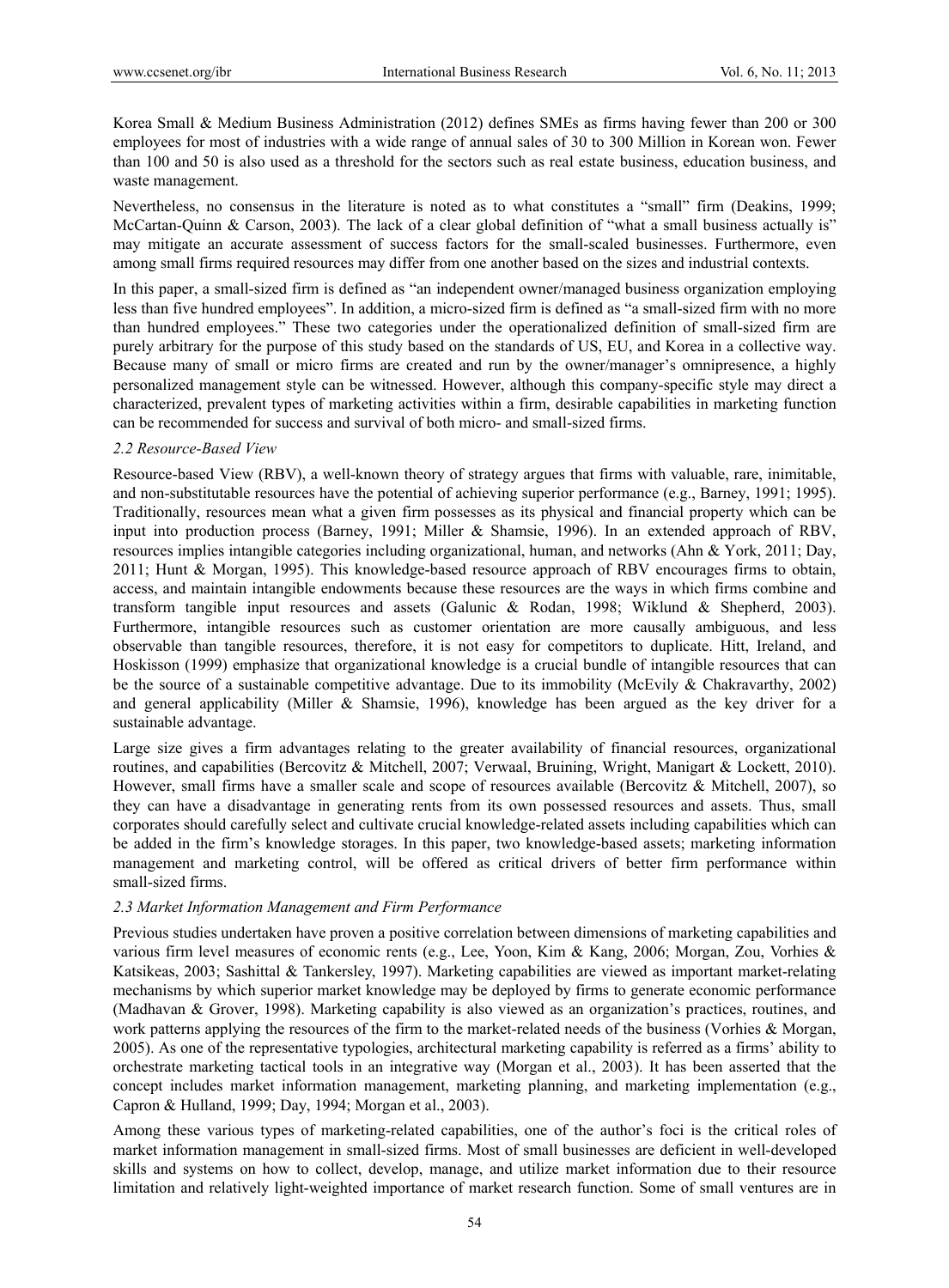newly developed industrial sectors, so there has not been enough time for the firms to develop best practices to benchmark as well as an industry-wide guidance to gauge customer segments and targets. Thus, a firm's ability of market information management, the processes by which firms learn about their markets and use market knowledge (Day, 1994; Menon & Varadarajan, 1992) can be a critical weapon to bring clear market insights and therefore, become a source of competitive advantages. The market information management may include systematic information gathering about customers and competitors, excellence in utilization of market information to develop better marketing programs, and tracking customers' needs and wants (Vorhies & Morgan, 2005). Especially, for a small sized-firm, well-established processes in market knowledge development is hard to earn based on the given restraint budget. Thus, if a firm possesses excellence in this capability, this may influence firm performance positively. Hence, it can be hypothesized that;

# H1: Market information management capability of a firm increases its business performance.

## *2.4 Marketing Control and Firm Performance*

Marketing control is defined as "consistent evaluating the results of marketing strategies and plans and taking corrective actions to ensure that objectives are attained" (Armstrong & Kotler, 2011). Successful marketing control involves four steps; setting a goal, measuring its performance, evaluating the causes of any differences between expected and actual performance, and taking corrective actions to close the gap between goals and performance (Armstrong & Kotler, 2011).

Therefore, excellence in assessing, monitoring, and auditing the entire process of the marketing activities is assumed to be important to not only large- or medium-sized organizations but also to small-sized firms. However, small corporates generally do not have enough financial capitals to routinely review and evaluate marketing activities to develop a closed loop of enhancement on the process of marketing planning and execution. Because most of small businesses tend to focus on daily operations and short-lived sales tactics, setting up a set of marketing control processes with an anticipative perspective can be an impossible mission. Nevertheless, because it is essential to a firm to be equipped with skills and know-hows on improving marketing practices for a long run, the firm's marketing control may promote to carefully plan marketing programs from the beginning, to consistently assess every steps in marketing actions, and furthermore to disseminate the tacit knowledge for the next marketing opportunities. A Firm's ability to learn from the past, to evaluate self-accomplishments fairly, to document and share the assessments, and furthermore, to actively correct and redesign their marketing programs may bring competitive advantages over the competitors who without the relevant ability. This marketing control capability is relatively hard to be recognized as a critical resource due to its lack of visibility in the connection with enhanced organizational performance. However, marketing control is known to be one of the mandatory steps in marketing process with marketing analysis, marketing planning, and implementation (Armstrong & Kotler, 2011). Hence, it can be hypothesized that;

H2: Marketing control capability of a firm increases its business performance.

## *2.5 Customer Orientation, Market Information Management, and Marketing Control*

Marketing capability of a firm is the extent of an excellence in applying the firm's collective knowledge, resources, and skills in order to add value in the marketing domain (Day, 1994; Su, Tsang & Peng, 2009). Therefore, marketing capability is expected to integrate, build and configure internal and external resources, including intangible strategic orientations (Su et al., 2009; Zhou & Li, 2010).

Customer orientation, one of most frequently studied strategic orientations, emphasizes the sufficient understanding of the target customers so as to deliver superior value to them. Organizational climate emphasizing the importance of understanding customers can be an essential company asset as itself and would guide a firm to learn what market-related information should be collected, managed, and assessed to improve the delivery of better value to the target. In particular, customer orientation helps a firm clearly identify their target customers, market, and partners, so information regarding the specified groups of its interests can be separated from overflowing general information. Therefore, the firm can efficiently focus on improving how to serve the needs of the groups. Customer-oriented market information management can support a firm to learn about customers' motives and attitudes as well as marketing programs in the market that customers actively respond to, and therefore, to promptly deliver enhanced marketing activities. Thus, better informed marketing actions become possible by using the polished routine of market information management, resulting in high levels of customer satisfaction as well as positive economic outcomes.

Marketing control can be fortified by customer orientation, too. Consistent evaluations on on-going marketing activities are the key of marketing control. Customer orientation may drive marketing control to set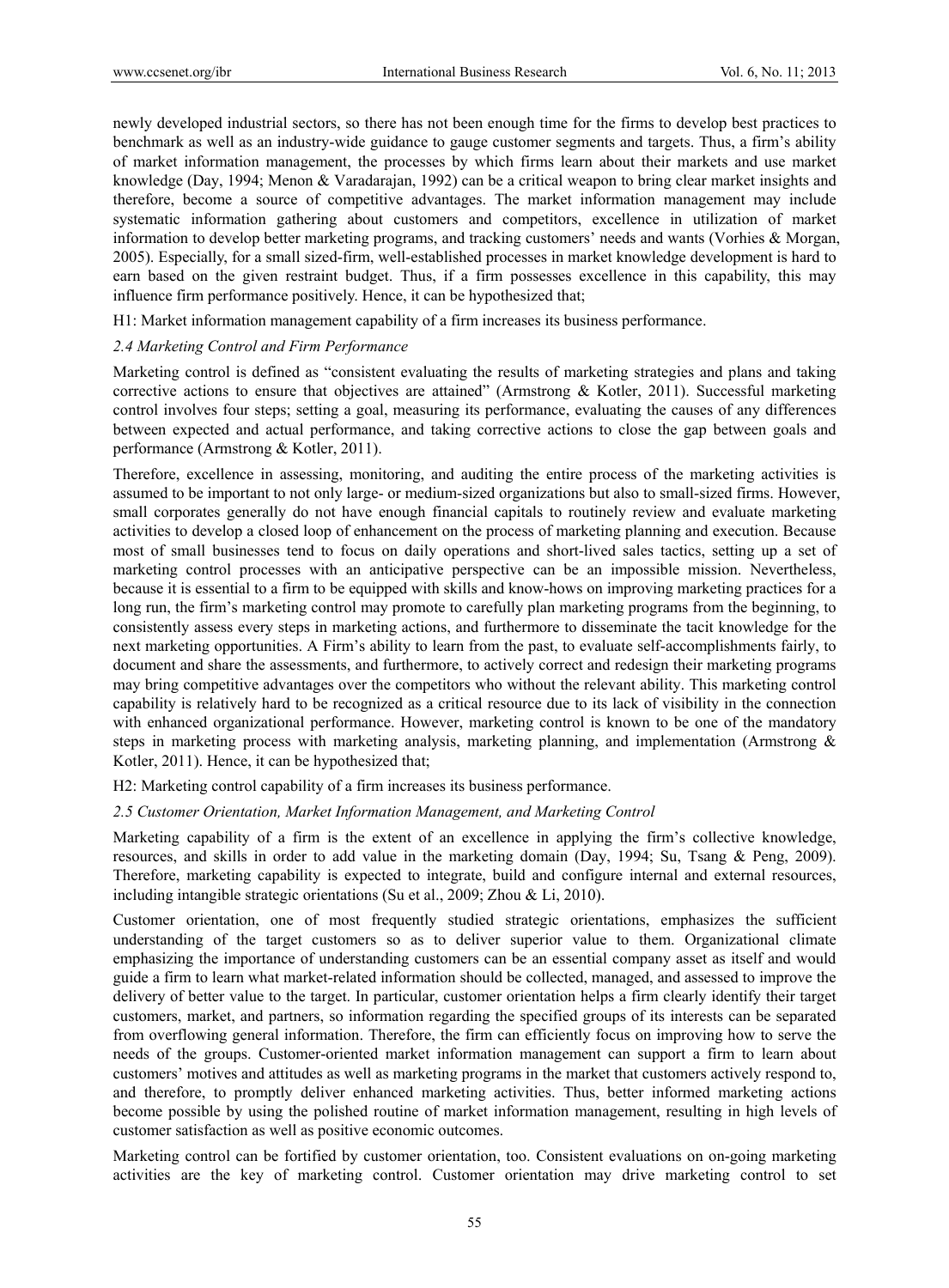customer-focused objectives, assess the reactions of customers, correctly measure their attitudes, and take an action to correct marketing programs to enhance their customers' brand experience. Therefore, marketing control can provide a firm an opportunity to re-design their marketing actions with better understanding of customers, and thus, it increases a chance to gain and maintain delighted customers. Hence, it can be hypothesized that;

H3: Customer orientation of a firm increases its a) market information management capability and b) marketing control capability.

# *2.6 Competitor Orientation, Market Information Management, and Marketing Control*

It is not uncommon that multiple organizational orientations are exhibited in one organization at the same time (Greenley, Hooley & Rudd, 2005; Jackson, 2001). In the marketing literature, customer and competitor, as parts of market orientation or separately, have been actively researched as a critical market profile.

Competitor orientation refers the intention to identify, analyze, and respond to competitors' actions. Competitor orientation focuses on understanding the strengths and weaknesses of existing and potential competitors as well as on monitoring their behaviors (Narver & Slater, 1990). This enables the firm to rapidly sense, reverse-engineer, improve, and accumulate knowledge related to competitors within a firm. Therefore, marketing programs that competitors have implemented effectively and strategic directions that competitors are heading can be closely observed. Firm's capability in market information management can be led to competitive differentiations by this strategic orientation. Competitor-oriented firms emphasize the importance of examining and learning from competitors, so benchmarking the best practices becomes more affordable to a firm. The high cost of developing better market offerings make it crucial for the firms to invest in the right information, especially when the firms are not able to access sufficient financial stocks like small-scaled companies. Competitor orientation may empower the process of market information management within a firm, and therefore save resources and allocate un-used resources to differentiate marketing actions.

Marketing control can be well-directed by carefully observing competitors' behaviors and by understanding industry standards. Competitor-oriented firms may evaluate their goals and performance based on competitors' norms and outcomes. The monitoring process that is designed with locus on competitors may bring more objective evaluation approaches to gauge success and failure of its own marketing programs. Most of small firms operate their business locally and this causes a lack of varieties of business experiences out of their territories regardless their business history in the market. Competitor-focused marketing control may help firms go beyond their competitors and transfer knowledge from a different domain, and thus improve their marketing programs with innovative approaches. Thus, it can be hypothesized that;

H4: Competitor orientation of a firm increases its a) market information management capability and b) marketing control capability.

# *2.7 Technology Orientation, Market Information Management, and Marketing Control*

Technology orientation implies that consumers will prefer products and services that maintain technological superiority (Gatignon & Xuereb, 1997; Zhou & Li, 2010; Zhou, Yim & Tse, 2005). Firms with technology orientation accumulate rich technological information through investments in R&D and relevant knowledge (Zhou & Li, 2010). Thus, this specific orientation can be one of a firm's critical foci related to gathering, interpreting and transforming information about new technologies.

Market information management is expected to have a positive effect on firm performance with gained knowledge about its market when focusing on the developments in the technological arena. Technology-oriented firms may be equipped with well-constructed operating systems as well as prompt communication processes, and thus, market information can be collected from multiple sources, accumulated in big data storages, and disseminated within the company easily. The firms can also detect new technologies in other industries, but without market information management capability backing up technology orientation, it is impossible for firms to use them for addressing an untapped customer need in their own industry.

Marketing control is expected to be cultivated by technology orientation, too. Especially, when management attempts to carry corrective actions, technology-focused marketing control can find better serving or best matching technologies to redesign next marketing arrangements. Furthermore, with state-of art technologies, real time monitoring and amendments become possible. These prompt adjustments and corrections may bring a chance to the firm to be ahead of competitors. Hence, it can be hypothesized that;

H5: Technology orientation of a firm increases its a) market information management capability and b) marketing control capability.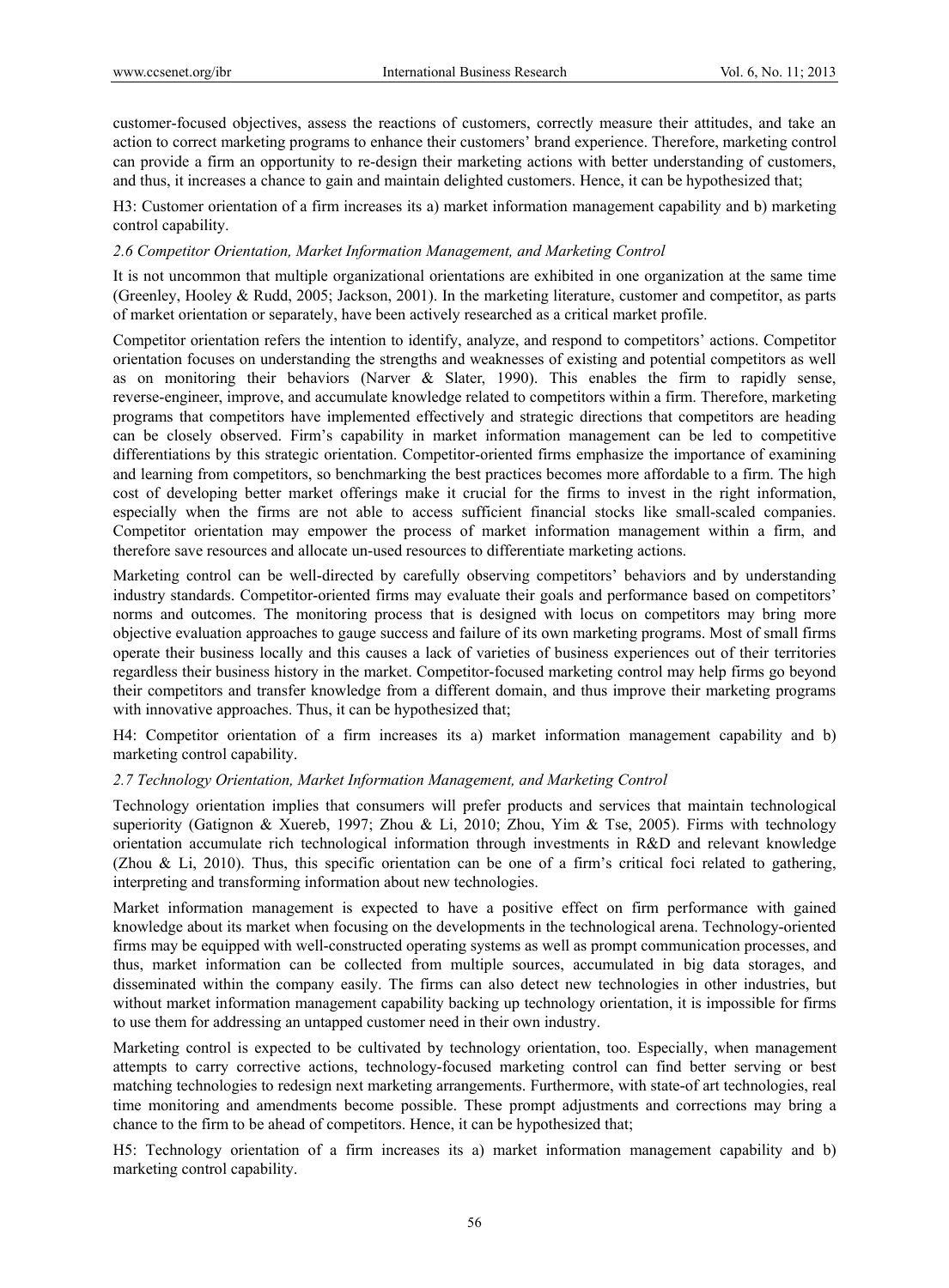#### **3. Research Design**

#### *3.1 Sampling and Data Collection*

Survey method was used in this study. The sample was restricted to Seoul, South Korea and its metropolitan coverage where most suitable samples are located in. Data collection with convenience sampling was used for the project convenience, yet several restrictions were applied. Only one participant per organization joined in the survey, and the sizes of the corporations were strictly controlled to fall into the designed sample characteristics. Additionally, to obtain sound and reliable responses to the questions related capabilities in the survey, the respondents were carefully screened in. The detailed instructed questionnaire including the research objectives was sent to the key informants by email after the initial contact. The survey was designed in two sections with a cover page. The cover page included an invitation from the author, an assurance of confidentiality of the information, and contact methods for any questions and comments related to the research. First section included the main survey part with the measures, and the second section included questions related to the general information of the firms and the demographic information of the respondents. There were total twice follow-up calls and emails to encourage their participation. Data collection occurred over five weeks and resulted in a sample of 188. After discarding eight unusable questionnaires, total 180 were determined to use for analysis. Among 180 companies 69 were manufacturing and 75 were service organizations. The average firm size was 162.2, and all are with from 6 to 500 employees. Among the respondents, 73.3% were in marketing related functions including marketing, sales and strategy. The average working years of the participants in the current job was 4.3 years ranging from 2 to 23. Managers or higher rankings account for about 68% of the participants. Demographic information of the samples is in Table 1.

| Respondents |                            | No. | $\%$ | Company          |                                 | No. | $\frac{0}{0}$ |
|-------------|----------------------------|-----|------|------------------|---------------------------------|-----|---------------|
| Function    | Marketing                  | 68  | 37.8 | No. of employees | $6 - 50$                        | 58  | 32.2          |
|             | Sales                      | 35  | 19.4 |                  | 51-100                          | 37  | 20.6          |
|             | Strategy/Business Planning | 29  | 16.1 |                  | 101-200                         | 27  | 15.0          |
|             | Administration             | 22  | 12.2 |                  | 201-300                         | 33  | 18.3          |
|             | R&D                        | 13  | 7.2  |                  | 301-500                         | 25  | 13.9          |
|             | Others                     | 12  | 6.7  | Industry         | Manufacturing                   | 69  | 38.3          |
| Title       | Vice President/Director    | 25  | 13.9 |                  | Service<br>(Consumer/Financial) | 75  | 41.7          |
|             | General Manager            | 43  | 23.9 |                  | Distribution                    | 17  | 9.4           |
|             | Manager/Assistant Manager  | 55  | 30.6 |                  | Others                          | 19  | 10.6          |
|             | Senior Team Staff          | 57  | 31.7 |                  |                                 |     |               |
| Working     | $2 - 5$                    | 117 | 65.0 |                  |                                 |     |               |
| years       | $6 - 10$                   | 51  | 28.3 |                  |                                 |     |               |
|             | $11 - 23$                  | 12  | 6.7  |                  |                                 |     |               |

| Table 1. Statistical information of samples |  |  |  |  |  |  |
|---------------------------------------------|--|--|--|--|--|--|
|---------------------------------------------|--|--|--|--|--|--|

Notes:  $N = 180$ .

#### *3.2 Measures*

All of the measures used in this study were drawn from the existing literature except marketing control capability. Throughout the survey, 7-point, Likert-type scales with the anchors 1=strongly disagree to 7=strongly agree were used.

Market information management was asked in total three items, and all the measures were adopted from Vorhies and Morgan's (2003) study. Marketing control was asked in total four items. To develop the measures for marketing control capability, raw scales were created based on the relevant literature reviews and interviews with marketing experts both in academic and practical fields. After eight meaningful measures were first screened in, four most critical aspects of marketing control were selected through the discussions. These newly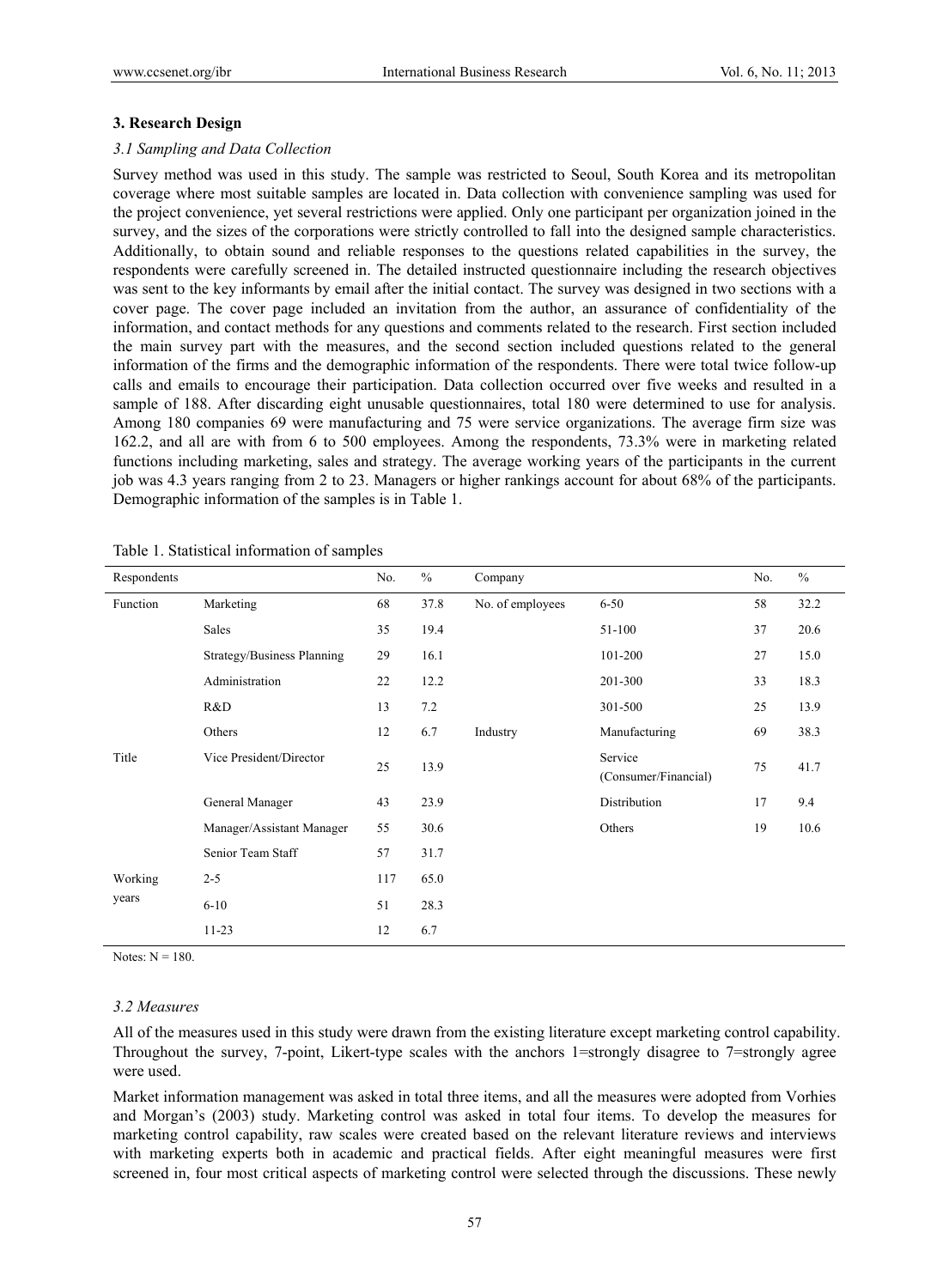arranged measures indicate excellence in monitoring and control in marketing programs, checking progress of marketing activities and developing feedback, fair evaluation process on performance of marketing and firm, and sharing assessment results to take corrective actions. All four items were judged to use based on the item-to-total correlation and Cronbach's alpha. Customer orientation was asked in total four items, competitor orientation in four items, and technological orientation in four items. To measure three orientations, the original items by Narver and Salter (1990) and Gatignon & Xuereb (1997) were adopted with little modification.

For the dependent constructs, total fourteen subjective measures; customer satisfaction in four items, market effectiveness in four items, adaptability in three items, and profitability in three items were adopted from the previous studies. Customer satisfaction represents the effectiveness of the organization in delivering value to its customers (Day & Wensley, 1988; Kaplan & Norton, 1996). Market effectiveness as a scale that tapped the degree to which the firms' market-based goals had been accomplished (Ruekert, Walker & Roering, 1985; Vorhies & Morgan, 2003) and adaptability as an ability of the firm to respond to changes in its environment (Ruekert, Walker & Roering, 1985) were measured. Profitability, using perceptual scales related to financial performance over the past twelve months (Morgan, Clark & Gooner, 2002) was also asked. For further analysis, firm-specific questions were included such as industry type, firm age, and the number of employees. Respondents' working years in the current-working firm and their professional functions were also recorded as control variables.

# **4. Data Analysis and Results**

# *4.1 Measurement Validation*

Reliability, means, standard deviations, and inter-construct correlations are presented in Table 2. A test of reliability using Cronbach's coefficient alpha showed that all of the focal constructs (market information management: .861; marketing control: .928; customer orientation: .896; competitor orientation: .791; technology orientation: .875; customer satisfaction: .927; market effectiveness: .877; profitability: .890; adaptability: .900) exceeded Nunnally's (1978) standard of .70. Therefore, the author established support for convergent validity (Bagozzi, Yi & Phillips, 1991) of the constructs, exhibiting good measurement properties.

|             | 1         | 2         | $\mathfrak{Z}$ | $\overline{4}$ | 5         | 6         | $\overline{7}$ | 8                    | 9                     | 10       | 11        | 12        |
|-------------|-----------|-----------|----------------|----------------|-----------|-----------|----------------|----------------------|-----------------------|----------|-----------|-----------|
| 1. CO       | .896      |           |                |                |           |           |                |                      |                       |          |           |           |
| 2. PO       | $.369**$  | .791      |                |                |           |           |                |                      |                       |          |           |           |
| 3. TO       | $.419***$ | $.465***$ | 0.875          |                |           |           |                |                      |                       |          |           |           |
| 4. MI       | $.500**$  | $.418***$ | $.438***$      | .861           |           |           |                |                      |                       |          |           |           |
| 5. MC       | $.415***$ | $.428**$  | $.469**$       | $.613***$      | .928      |           |                |                      |                       |          |           |           |
| 6. CS       | $.554***$ | $.415***$ | $.524***$      | .550**         | $.581**$  | .927      |                |                      |                       |          |           |           |
| 7. ME       | $.444***$ | $.378***$ | $.467**$       | $.486^{**}$    | $.540**$  | $.679**$  | .877           |                      |                       |          |           |           |
| 8.P         | $.328***$ | $.280**$  | $.271$ **      | $.313***$      | $.277***$ | $.418***$ | .480**         | .890                 |                       |          |           |           |
| 9. ADP      | $.367**$  | $.437***$ | $.503**$       | $.463***$      | $.472**$  | $.599***$ | $.678**$       | $.457**$             | .900                  |          |           |           |
| 10. SizeLn  | .003      | .004      | $-.102$        | $-.048$        | $-.163*$  | $-.170^*$ | $-.047$        | $-.075$              | $-0.017$              | N/A      |           |           |
| 11. AgeLn   | $-.022$   | .041      | $-142$         | $-.061$        | $-.129$   | $-.135$   | $-.263$ **     | $-.165$ <sup>*</sup> | $-.199$ <sup>**</sup> | $.247**$ | $N\!/\!A$ |           |
| 12. Indstry | $-.011$   | $.185*$   | $.212***$      | .091           | .048      | .135      | $.190*$        | $.163*$              | .055                  | .029     | .056      | $N\!/\!A$ |
| Mean        | 5.386     | 4.640     | 4.833          | 4.670          | 4.104     | 4.912     | 4.584          | 4.732                | 4.264                 | N/A      | N/A       | N/A       |
| S.D.        | 1.224     | 1.198     | 1.334          | 1.140          | 1.196     | 1.128     | 1.182          | 1.961                | 1.272                 | N/A      | N/A       | N/A       |
| <b>AVE</b>  | .63       | .54       | .68            | .71            | .68       | .70       | .69            | .52                  | .58                   | N/A      | N/A       | N/A       |

Table 2. Reliability and correlation coefficients, and descriptive statistics

Notes: N = 180; \*\*p < .01, \*p < .05; CO: Customer orientation; PO: Competitor orientation; TO: Technology orientation; MI: Market information management; MC: Marketing control, CS: Customer satisfaction; ME: Market effectiveness; P: Profitability; SizeLn: Company size (ln); AgeLn: Company age (ln); Company size and company age were transformed by taking logarithm; Indstry: Manufacturing vs. Non-manufacturing; The reliability of the construct with Cronbach's alphas are presented on the diagonal in *Italic*.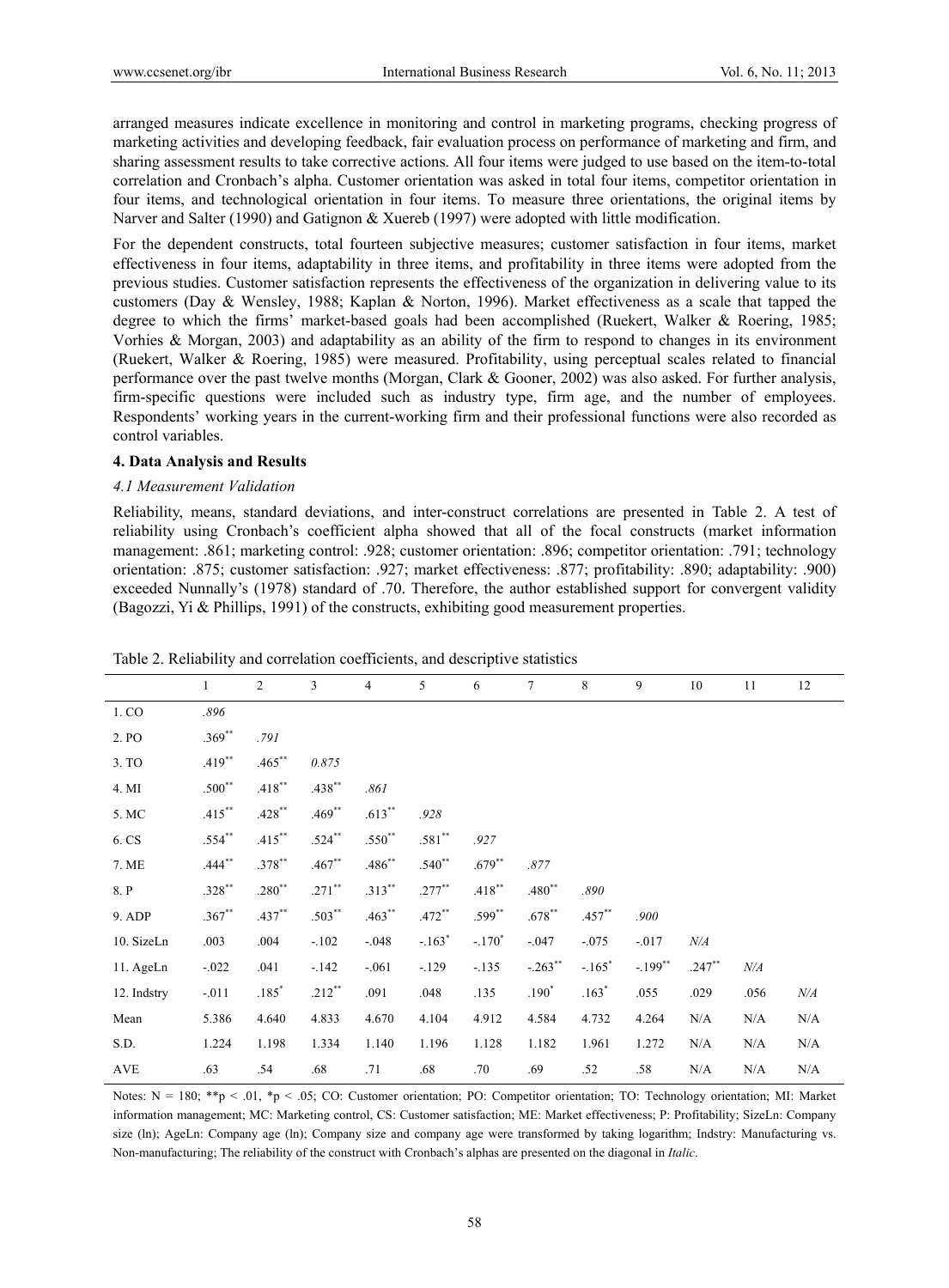The validity of the scale items used was assessed via principal-axis factoring which completed using an eigenvalue of 1.0 and factorings of .50 as the cut-off point suggested by Zaichkowsky (1985). All items were loaded significantly on the corresponding latent construct with no evidence of cross-loading (3 items of market information management loaded in factor 8: .793, .751, .673; 4 items in marketing control loaded in factor 3: .796, .796, .813, .793; 4 items of customer orientation loaded in factor 2: .828, .814, .736, .819; 4 items of competitor orientation loaded in factor 6: .766, .801, .702, .623; 4 items of technology orientation loaded in factor 5: .813, .848, .768, .611; 4 items of customer satisfaction loaded in factor 4: .731, .740, .744, .717; 4 items of market effectiveness loaded in factor 1: .767, .795, .651, .623; 3 items of profitability loaded in factor 9: .807, .588, .550; 3 items of adaptability loaded in factor 7: .717, .783, .761). The factor analysis of all variables resulted in a solution that accounted for 77.79% of the total variance. The summed means of all the measures were used for the hypotheses analysis.

#### *4.2 Research Model Test Results*

The research model was assessed using multilevel regression with SPSS statistics 19. To test main hypotheses, total three times of regressions were executed with market information management, marketing control, and firm performance as a dependent variable for each corresponding model. All three regression models were verified through coefficient of determination. R-squares of each model indicated satisfactory level of explained variability  $(R^2/Adj. R^2 = .343/.331, .314/.302, and .409/.396, respectively)$ , and therefore, validations were established.

All affirmative relationships between two marketing-related capabilities: market information management and marketing control and firm performance were proven ( $\beta$ = .315, p < .001;  $\beta$ = .322, p < .001, respectively) with the entire sample, thus supporting H1 and H2. Customer orientation was found to positively influence market information management (β= .342, p < .001) and marketing control (β= .219, p < .01), supporting H3a and H3b. The affirmative relationships between competitor orientation and market information management ( $\beta$ = .197, p < .01) and marketing control (β= .220, p < .01) were proven. Both H4a and H4b were supported. Technology orientation was proven to show a positive association with market information management ( $\beta$ = .204, p < .01) and marketing control ( $\beta$ = .275, p < .001), supporting both H5a and H5b. Firm age, a control variable, measured by the business period from the founding year of the firms, negatively linked to firm performance ( $\beta$ = -.180, p  $\leq$  .01). Industry type (i.e., manufacturing coded as 1; non-manufacturing coded as 2) also influenced firm performance ( $\beta$ = -.137, p < .05). The results of multilevel regression analyses are reported in Table 3. In table 4 regression results with four dimensions of firm performance were presented for the detailed explorations in relationships.

#### *4.3 Additional Analysis*

To check which of two marketing capabilities is more essential for increased firm performance based on different size of the firm, additional analysis was conducted without proposing hypotheses. Organizations with 101 to 500 employees were grouped as small-sized firms while companies with 100 or less employees were named as micro-sized firms in this study. Additional multilevel regressions were executed to gauge the possibly different relationships. With small-sized firms, both market information management and marketing control showed to be important for abnormal firm performance ( $\beta$ = .357, p < .01;  $\beta$ = .388, p < .001, respectively) while with micro-sized firms, only market information management showed to be associated with firm performance  $(\beta = .324, p < .01)$ . For micro-sized firms, the relationship between marketing control and firm performance was marginal (β= .202, p < .10).

In addition, two groups of samples were again observed to search for possibly different antecedents for two capabilities. For small-sized firms, competitor orientation was found to be a positive driver for both market information management and marketing control (β= .271, p < .01; β= .432, p < .01, respectively), but failed to prove either of its relationships with market information management or marketing control for micro-sized firms ( $\beta$ = .149, p > .10;  $\beta$ = .043, p > .10, respectively). Customer orientation seemed to be the most important cultural resource among three focal orientations because it showed to influence both capabilities for small-sized firms  $(\beta = .364, p < .001; \beta = .228, p < .05$ , respectively) as well as micro-sized firms  $(\beta = .335, p < .01; \beta = .277, p < .01$ . respectively). Technology orientation showed mixed relationships. For small-sized firms, firm age again negatively linked to firm performance (β= -.283, p < .001), but industry type had no impact. For micro-sized firms, industry type negatively influenced firm performance ( $\beta$ = -.193, p < .05), showing being in service sector does not help improve firm performance. No relationship was observed between firm age and performance among micro-sized firms.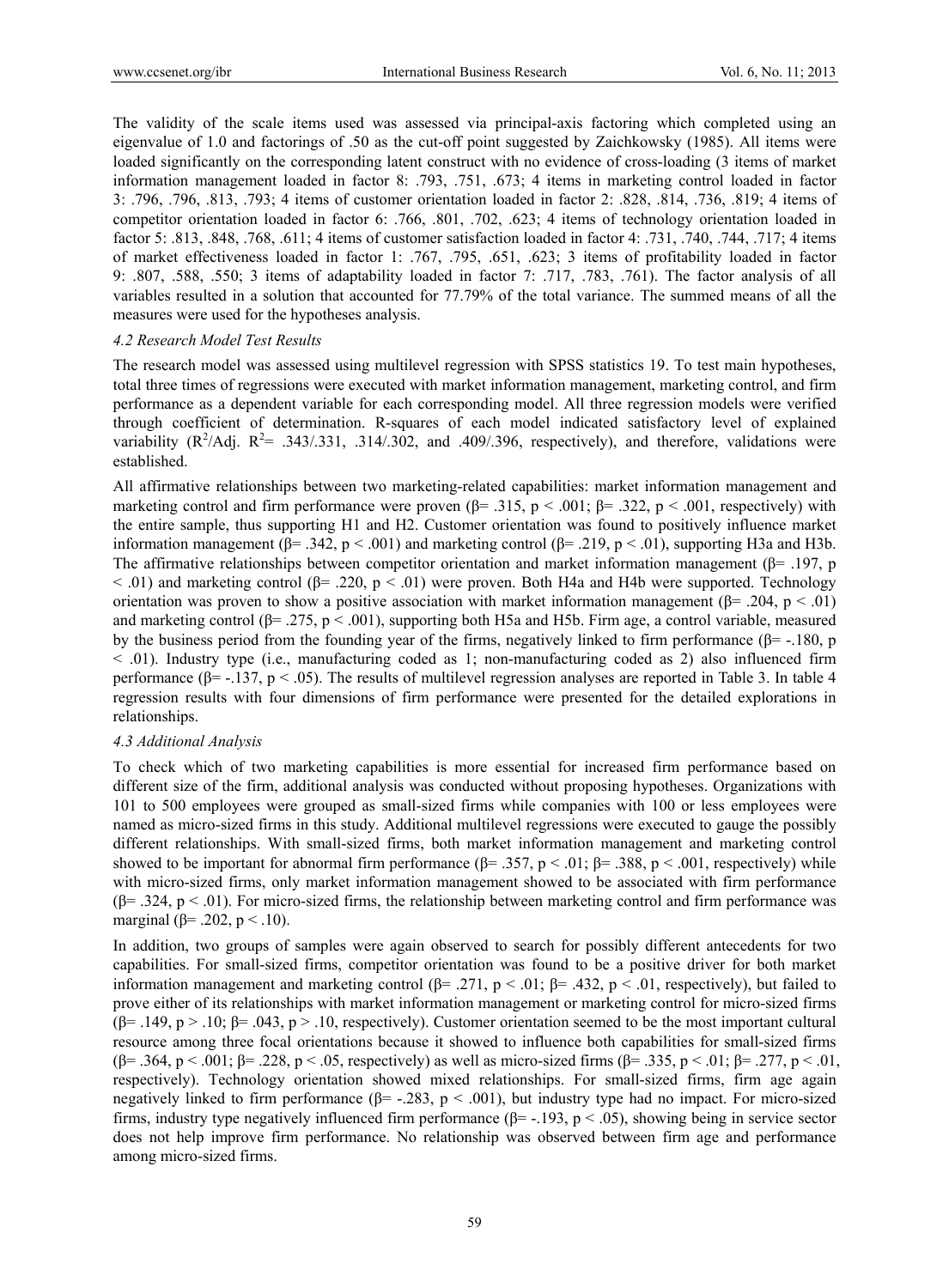# Table 3. Results of hypotheses testing

|                                                              | Standard coefficient |             | Hypothesis testing results |          |          |          |
|--------------------------------------------------------------|----------------------|-------------|----------------------------|----------|----------|----------|
|                                                              | All Firms            | Small Firms | Micro Firms                | All      | Small    | Micro    |
|                                                              | $(N=180)$            | $(N=85)$    | $(N=95)$                   |          |          |          |
| H1: Market Info. Mgmt. $\rightarrow$ Firm Performance        | $.315***$            | $.357**$    | $.324**$                   | $\Omega$ | $\Omega$ | $\Omega$ |
| H2: Marketing Control $\rightarrow$ Firm Performance         | $322***$             | 388***      | $.202+$                    | $\Omega$ | $\Omega$ | X        |
| H3a: Customer Orientation $\rightarrow$ Market Info. Mgmt.   | $.342***$            | $.364***$   | $.335**$                   | $\Omega$ | $\Omega$ | $\Omega$ |
| H3b: Customer Orientation $\rightarrow$ Marketing Control    | $.219**$             | $.228*$     | $.277**$                   | $\Omega$ | $\Omega$ | $\Omega$ |
| H4a: Competitor Orientation $\rightarrow$ Market Info. Mgmt. | $.197**$             | $.271**$    | .149                       | $\Omega$ | $\Omega$ | X        |
| H4b: Competitor Orientation $\rightarrow$ Marketing Control  | $.220**$             | 432**       | .043                       | $\Omega$ | $\Omega$ | X        |
| H5a: Technology Orientation $\rightarrow$ Market Info. Mgmt. | $.204**$             | $.192 +$    | $-203+$                    | $\Omega$ | X        | X        |
| H5b: Technology Orientation $\rightarrow$ Marketing Control  | $275***$             | $.175+$     | $.322**$                   | $\Omega$ | X        | $\Omega$ |

Notes:  $N = 180$ ; \*\*\*p < .001, \*\*p < .01, \*p < .05, +p < .10.

# Table 4. Multilevel regression results with all data

|                               | Model 1               | Model 2               | Model 3             | Model 3-1                | Model 3-2               | Model 3-3     | Model 3-4    |
|-------------------------------|-----------------------|-----------------------|---------------------|--------------------------|-------------------------|---------------|--------------|
| <b>Dependent Variables</b>    | Market Info.<br>Mgmt. | Marketing<br>Control  | Firm<br>Performance | Customer<br>Satisfaction | Market<br>Effectiveness | Profitability | Adaptability |
| <b>Independent Variables</b>  |                       |                       |                     |                          |                         |               |              |
| <b>Customer Orientation</b>   | .342<br>$(4.968)$ *** | .219<br>$(3.106)$ **  |                     |                          |                         |               |              |
| <b>Competitor Orientation</b> | .197<br>$(2.782)$ **  | .220<br>$(3.041)$ **  |                     |                          |                         |               |              |
| <b>Technology Orientation</b> | .204<br>$(2.812)$ **  | .275<br>$(3.714)$ *** |                     |                          |                         |               |              |
| <b>Mediating Variables</b>    |                       |                       |                     |                          |                         |               |              |
| Market<br>Information         |                       |                       | .315                | .304                     | .238                    | .219          | .281         |
| Management                    |                       |                       | $(4.267)$ ***       | $(4.120)$ ***            | $(3.198)$ **            | $(2.471)*$    | $(3.477)$ ** |
| Marketing                     |                       |                       | .322                | .381                     | .359                    | .117          | .280         |
| Control                       |                       |                       | $(4.34)$ ***        | $(5.150)$ ***            | $(4.798)$ ***           | (1.321)       | $(3.457)$ ** |
| <b>Control Variables</b>      |                       |                       |                     |                          |                         |               |              |
| Firm Age                      |                       |                       | $-180$              | $-.073$                  | $-212$                  | $-145$        | $-147$       |
| (Ln)                          |                       |                       | $(-3.058)$ **       | $(-1.127)$               | $(-3.569)$ ***          | $(-2.060)*$   | $(-2.294)$ * |
| Industry                      |                       |                       | $-137$              | $-.093$                  | $-.163$                 | $-146$        | $-0.024$     |
| (Mnft vs. Nonmnft)            |                       |                       | $(2.343)*$          | $(-1.590)$               | $(-2.762)$ **           | $(-2.078)*$   | $(-.369)$    |
|                               |                       |                       |                     |                          |                         |               |              |
| $R^2$ (Adj. $R^2$ )           | .343(.331)            | .314(.302)            | .409(.396)          | .411(.397)               | .397(.383)              | .149(.129)    | .293(.277)   |
| F                             | 30.582                | 26.802                | 30.278              | 30.483                   | 28.754                  | 7.655         | 18.130       |

Notes:  $N = 180$ ; \*\*\*p < .001, \*\*p < .01, \*p < .05, +p < .10; Firm age was transformed by taking logarithm; Industry: Manufacturing vs. Non-manufacturing.

# *4.4 Mediating Effect Analysis*

To check the possibility of a mediating role of market information management and marketing control, the approaches suggested by Baron and Kenny (1986) and Preacher and Hayes (2008) were used. According to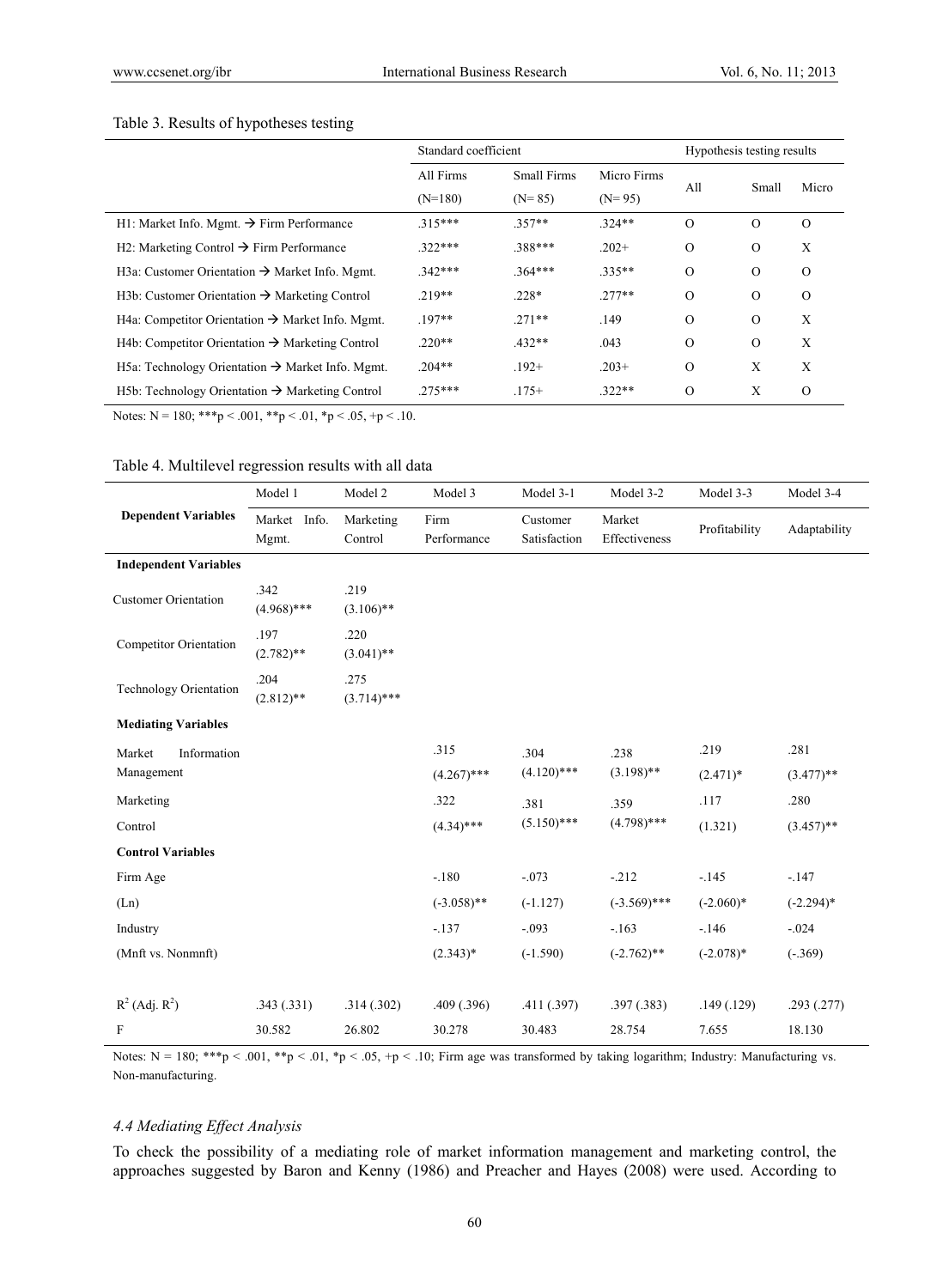Baron and Kenny (1986) to test a mediation effect, "first, regressing the mediator on the independent variables; second, regressing the dependent variable on the independent variables; and third, regressing the dependent variable on both the independent variable and on the mediator" (Baron & Kenny, 1986). However, Baron and Kenny's (1986) assessment strategy is for simple mediation, involving only one mediating or intervening variable, but not for multiple mediator models. Therefore, the multiple mediation assessment by Preacher and Hayes (2008), which involves simultaneous mediation by multiple variables, was adopted as well. In addition, the author also followed the guideline of Sobel's (1982) test, which is a test of whether the indirect effect of the independent variable on the dependent variable via the mediator is significantly different from zero.

In the first analytical step, firm performance was regressed on two capabilities at the same time as Preacher and Hayes (2008) propose. As Model 3 shows, the relationships which have been specified as H1 and H2 were statistically meaningful. In the second step, firm performance was regressed on all three dependent variables of strategic orientations. The regression results showed all strategic orientations are significantly related to firm performance in Model 4 (β= .307, p < .001; β= .201, p < .01; β= .295, p < .001; respectively). In the third step, the mediators were regressed on all three strategic orientations as Sobel (1982) proposes. As the results were shown in Model 1 and Model 2, and as H3, H4, and H5 were supported through multilevel regression tests, the relationships between three orientations and mediators were statistically meaningful. In the last step, two capabilities were loaded with all three orientations as independent variables. The results in Model 5 show that customer orientation and technology orientation were still found to still have a positive impact on firm performance but the effects of each were significantly decreased (customer orientation: .307 to .205; technology orientation: .295 to .204). Competitor orientation no longer influenced firm performance when two capabilities were loaded as predictors together, indicating the strongest demonstration of mediation occurring.

|                               | Model 1               | Model 2              | Model 3             | Model 3-1                | Model 3-2               | Model 3-3     | Model 3-4     |
|-------------------------------|-----------------------|----------------------|---------------------|--------------------------|-------------------------|---------------|---------------|
| <b>Dependent Variables</b>    | Market Info.<br>Mgmt. | Marketing<br>Control | Firm<br>Performance | Customer<br>Satisfaction | Market<br>Effectiveness | Profitability | Adaptability  |
| <b>Independent Variables</b>  |                       |                      |                     |                          |                         |               |               |
|                               | .364                  | .228                 |                     |                          |                         |               |               |
| <b>Customer Orientation</b>   | $(3.844)$ ***         | $(2.463)*$           |                     |                          |                         |               |               |
| Competitor Orientation        | .271<br>$(2.813)$ **  | .432<br>$(4.576)$ ** |                     |                          |                         |               |               |
|                               | .192                  | .175                 |                     |                          |                         |               |               |
| <b>Technology Orientation</b> | $(1.912) +$           | $(1.776) +$          |                     |                          |                         |               |               |
| <b>Mediating Variables</b>    |                       |                      |                     |                          |                         |               |               |
| Information<br>Market         |                       |                      | .357                | .294                     | .315                    | .238          | .378          |
| Management                    |                       |                      | $(3.619)$ **        | $(2.535)*$               | $(2.971)$ **            | $(1.905) +$   | $(3.519)**$   |
| Marketing                     |                       |                      | .388                | .393                     | .362                    | .257          | .316          |
| Control                       |                       |                      | $(3.886)$ ***       | $(3/356)$ **             | $(3.373)$ **            | $(2.038)*$    | $(2.910)**$   |
| <b>Control Variables</b>      |                       |                      |                     |                          |                         |               |               |
| Firm Age                      |                       |                      | $-0.283$            | $-.100$                  | $-.294$                 | $-.304$       | $-.257$       |
| (Ln)                          |                       |                      | $(-3.690)$ ***      | $(-1.109)$               | $(-3.566)$ **           | $(-3.138)$ ** | $(-3.203)$ ** |
| Industry                      |                       |                      | $-.108$             | $-.021$                  | $-155$                  | $-.111$       | $-.080$       |
| (Mnft vs. Nonmnft)            |                       |                      | $(-1.447)$          | $(-.239)$                | $(-1.937) +$            | $(-1.180)$    | $(-.988)$     |
|                               |                       |                      |                     |                          |                         |               |               |
| $R^2$ (Adj. $R^2$ )           | .396(.374)            | .420(.398)           | .575(.554)          | .415(.385)               | .509(.485)              | .320(.286)    | .496(.471)    |
| F                             | 17.698                | 19.524               | 27.098              | 14.164                   | 20.744                  | 9.420         | 19.699        |

Table 5. Multilevel regression results with small-sized firms

Notes: N = 85 (100 < Size =  $\leq$  500); \*\*\*p < .001, \*\*p < .01, \*p < .05, +p < .10; Firm age was transformed by taking logarithm; Industry: Manufacturing vs. Non-manufacturing.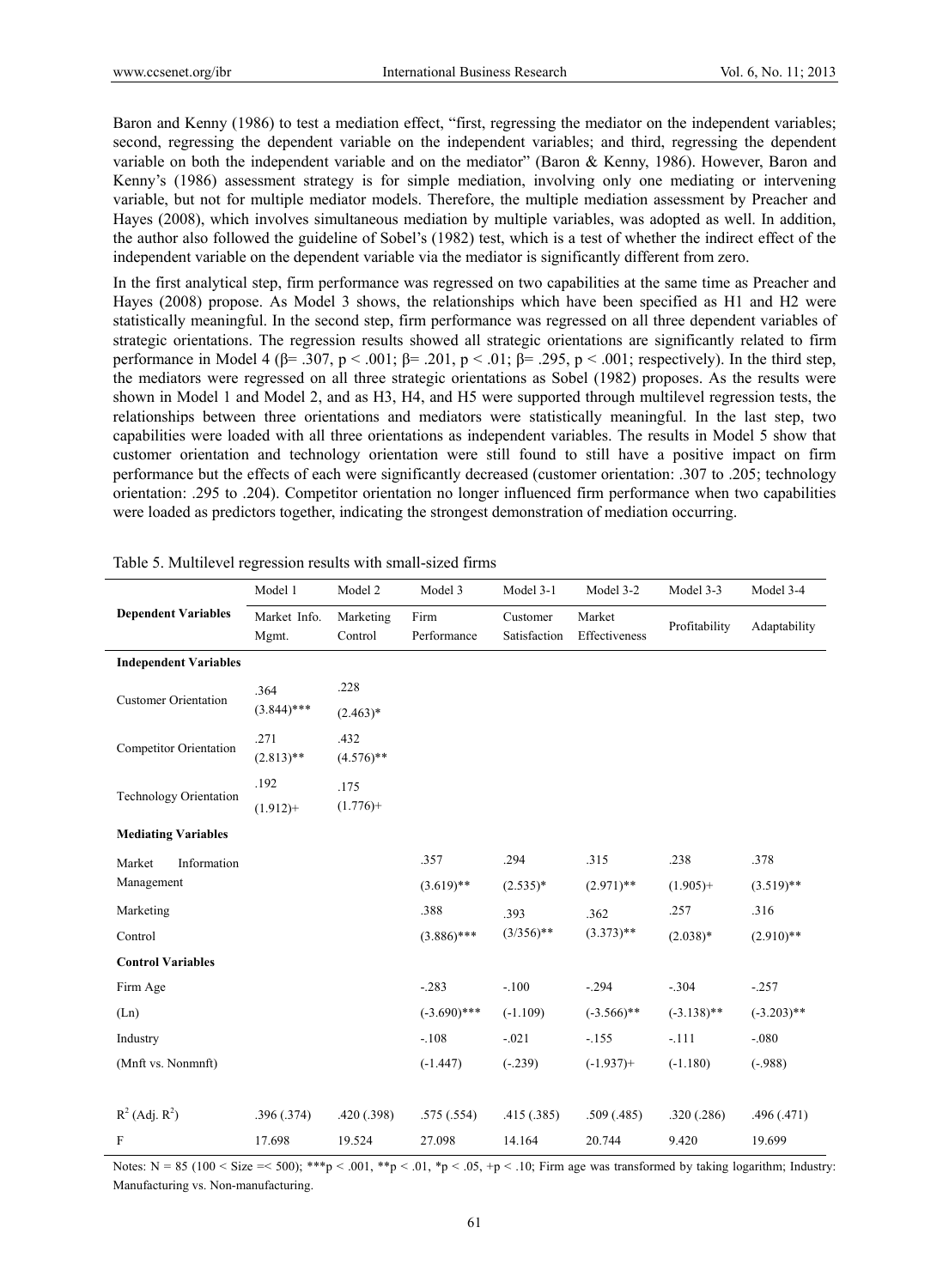|                               | Model 1               | Model 2              | Model 3             | Model 3-1                | Model 3-2               | Model 3-3     | Model 3-4    |
|-------------------------------|-----------------------|----------------------|---------------------|--------------------------|-------------------------|---------------|--------------|
| <b>Dependent Variables</b>    | Market Info.<br>Mgmt. | Marketing<br>Control | Firm<br>Performance | Customer<br>Satisfaction | Market<br>Effectiveness | Profitability | Adaptability |
| <b>Independent Variables</b>  |                       |                      |                     |                          |                         |               |              |
| <b>Customer Orientation</b>   | .335                  | .277                 |                     |                          |                         |               |              |
|                               | $(3.296)$ **          | $(2.679)$ **         |                     |                          |                         |               |              |
|                               | .149                  | .043                 |                     |                          |                         |               |              |
| <b>Competitor Orientation</b> | (1.421)               | (.686)               |                     |                          |                         |               |              |
|                               | .203                  | .322                 |                     |                          |                         |               |              |
| <b>Technology Orientation</b> | $(1.889)+$            | $(2.948)$ **         |                     |                          |                         |               |              |
| <b>Mediating Variables</b>    |                       |                      |                     |                          |                         |               |              |
| Information<br>Market         |                       |                      | .324                | .376                     | .211                    | .237          | .245         |
| Management                    |                       |                      | $(2.973)$ **        | $(3.809)$ ***            | $(1.937) +$             | $(1.937) +$   | $(2.051)*$   |
| Marketing                     |                       |                      | .202                | .291                     | .285                    | .038          | .185         |
| Control                       |                       |                      | $(1.865)$ +         | $(2.955)$ **             | $(2.625)^*$             | (.311)        | (1.557)      |
| <b>Control Variables</b>      |                       |                      |                     |                          |                         |               |              |
| Firm Age                      |                       |                      | $-.093$             | $-.006$                  | $-159$                  | $-.059$       | $-080$       |
| (Ln)                          |                       |                      | $(-1.045)$          | $(-0.073)$               | $(-1.975)$ +            | $(-.594)$     | $(-.816)$    |
| Industry                      |                       |                      | $-.193$             | $-.206$                  | $-.203$                 | $-189$        | $-.005$      |
| (Mnft vs. Nonmnft)            |                       |                      | $(-2.170)^*$        | $(-2.557)*$              | $(-2.287)$ *            | $(-1.896) +$  | $(-0.054)$   |
|                               |                       |                      |                     |                          |                         |               |              |
| $R^2$ (Adj. $R^2$ )           | .313(.290)            | .290(.267)           | .304(.273)          | .428(.402)               | .304(.273)              | .124(.085)    | .161(.124)   |
| F                             | 13.828                | 12.415               | 9.808               | 16.821                   | 9.836                   | 3.187         | 4.329        |

# Table 6. Multilevel regression results with micro-sized firms

Notes:  $N = 95$  (Size = <100); \*\*\*p < .001, \*\*p < .01, \*p < .05, +p < .10; Firm age was transformed by taking logarithm; Industry: Manufacturing vs. Non-manufacturing.

# Table 7. Mediation test results

|                               | Market Information Management |                   | Marketing Control | Firm Performance <sup>a</sup> |                  |
|-------------------------------|-------------------------------|-------------------|-------------------|-------------------------------|------------------|
|                               | Model 1                       | Model 2           | Model 3           | Model 4                       | Model 5          |
| <b>Main Effects</b>           |                               |                   |                   |                               |                  |
| <b>Customer Orientation</b>   | .342 (4.968)***               | $.219(3.106)$ **  |                   | .307 $(4.650)$ ***            | $.205(3.059)$ ** |
| <b>Competitor Orientation</b> | $.197(2.782)$ **              | $.220(3.041)$ **  |                   | $.201(2.967)$ **              | $.122(1.845)$ +  |
| <b>Technology Orientation</b> | $.204(2.812)$ **              | $.275(3.714)$ *** |                   | $.295(4.258)$ ***             | $.204(2.975)$ ** |
| <b>Mediating Effects</b>      |                               |                   |                   |                               |                  |
| Market Info. Mgmt.            |                               |                   | $.323(4.250)***$  |                               | $.163(2.147)^*$  |
| Marketing Control             |                               |                   | $.346(4.557)$ *** |                               | $.212(2.859)$ ** |
|                               |                               |                   |                   |                               |                  |
| $R^2$ (Adj. $R^2$ )           | .343(.331)                    | .314(.302)        | .362(.354)        | .398(.388)                    | .466(.451)       |
| $\Delta R^2$                  |                               |                   |                   |                               | .068(.063)       |
| F                             | 30.583                        | 26.802            | 50.143            | 38.755                        | 30.399           |

Notes:  $N = 180$ ; \*\*\*p < .001, \*\*p < .01, \*p < .05, +p < .10; a. Firm performance is the mean value of Customer Satisfactio n, Market Effectiveness, Profitability, and Adaptability.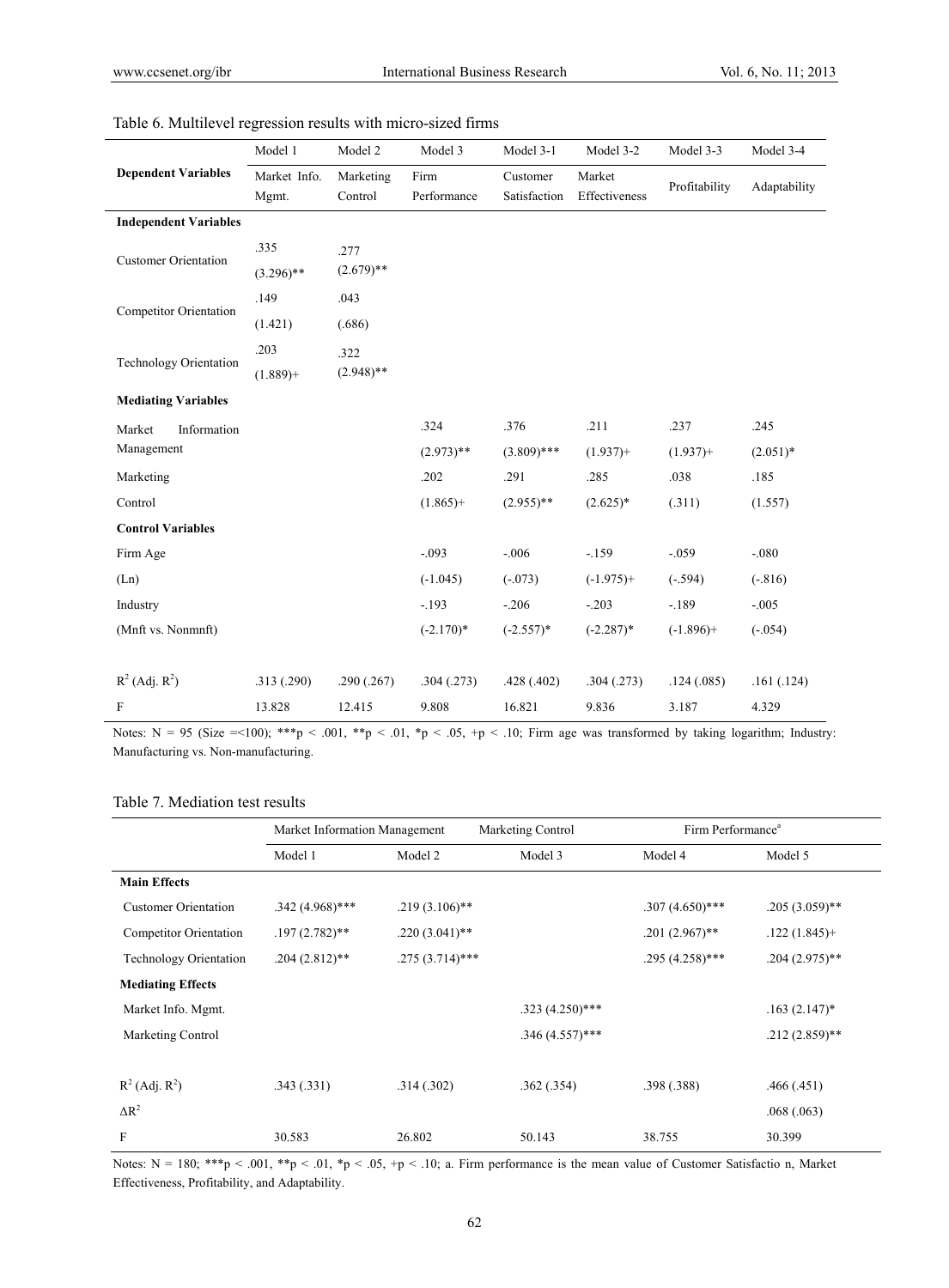From the mediation analysis, both capabilities indeed acted as a mediator between strategic orientations and business performance. Specifically, they partially mediated customer orientation and technology orientation to firm performance while competitor orientation was fully mediated by two capabilities.

# **5. Discussion**

# *5.1 Conclusions and Implications*

The current study investigates the relationships between two marketing capabilities: market information management and marketing control and firm performance among small-scaled Korean firms. By analyzing data from 180 companies, the author finds both capabilities are proven to influence firm performance. As antecedents for two capabilities, three organizational orientations have been offered and proven to be positively related to two capabilities. However, when two group analysis has been adopted, interesting differences between small-sized firms and micro-sized firms have been found. Thus, this study delivers several meaningful substantive contributions. First, the results show a direct influence of two dimensions of marketing capability on firm performance within small-sized firms—further strengthening findings from previous studies with larger firms (e.g., Morgan et al., 2003; Shin, 2011; Vorhies & Morgan, 2005). It is recommended that small-sized firms need to invest on building capabilities although they are limited to access rich resources, in order to develop sustainable advantages. Second, for small firms with 101 to 500 employees, both capabilities are meaningful to cultivate improved firm performance. However, for micro firms with 100 or less employees, only information management capability has been positively associated with firm performance. This may imply that when a company starts its business as a micro scale, market information management is the mandatory capability. As the company grows and expends its serving market, balanced development in both capabilities are required to enhance organizational performance. Third, all three organizational orientations have been proven to have an impact on both capabilities linking to firm performance. It emphasizes the importance of developing and maintaining desirable organizational climate to strengthen the capability-firm relationship. From additional analysis, competitor orientation is found to be only impactful to firm performance among small firms, not among micro firms. Technology orientation influences marketing control capability for micro-sized companies only, implying system-oriented marketing auditing process may be critical at the initial stage of a business.

Our findings provide implications to small-sized firms in emerging countries, or at least small-scaled companies in Korea. First, firms need to cultivate market information management capability and marketing control capability to increase business performance. Especially in emerging market, due to the un-predictable economic transformation and fast changing trends in the market, firms may hesitate to invest in building their knowledge assets. In particular, small-sized firms may not consider it is one of their priorities in doing businesses. However, the study findings recommend managers and small business owners to start building their knowledge assets, which can bring sustainable competitive advantages. In addition, as the size of a firm grows, a firm may need to move its resource assignments from information management to a balanced emphasis on both capabilities to grow further. Market information management specially brings an opportunity to micro-sized firms to grow and survive through to be small-sized firms. Second, customer-oriented organizational climate is considered as the most versatile resources among all small firms. However, importance of competitor orientation increases as firms grow their sizes. Optimal and timely allocations of resources on both or either of these two strategic orientations of an organization may help the firm to successfully build its own knowledge assets and increase a chance to competitively survive through the economic transitions.

## *5.2 Limitations and Directions for Future Research*

This study suffers from limitations despite the insights grained through the study results. First, generalizability is not justified because the findings are based on 180 small-sized firms in Korea. Second, this research has been conducted with the survey responses provided by one key informant per firm. Using multiple informants might be recommended for further research. Third, the interrelationships among strategic orientations as well as between two capabilities have not been explored for the objectives of the study. Especially, interaction effects between two capabilities may generate further understandings related to the focal constructs.

Future research might take some of the following directions. First, it would be valuable to link marketing capabilities to objective measures of firm performance such as share prices and ROI. Second, it may also be worthwhile to examine full multidimensionality of marketing capabilities including information management, planning, implementation, and control. Third, further research might explore the detailed paths of other strategic values such as entrepreneur orientation to firm performance. Lastly, further empirical investigations and precise validations are invited to explore the associations between multi-dimensional marketing capabilities and strategic orientations, especially among small-sized firms in varied economic domains.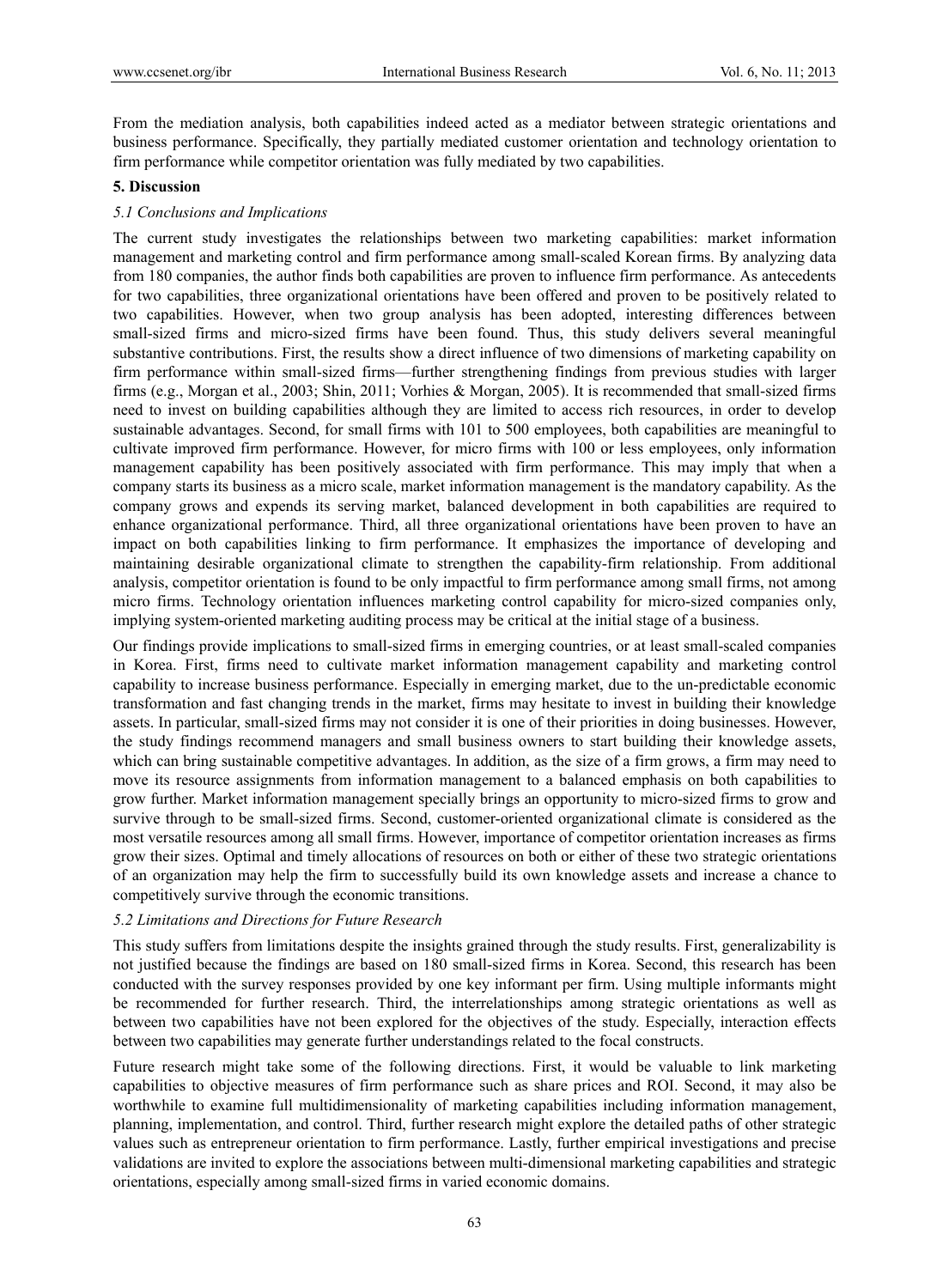#### **References**

Armstrong, G., & Kotler, P. (2013). *Marketing: An introduction* (11th ed.). New Jersey, NY: Prentice Hall.

- Ahn, M. J., & York, A. S. (2011). Resource-based and institution-based approaches to biotechnology industry development in Malaysia. *Asia Pacific Journal of Management, 28*(2), 257–275. http://dx.doi.org/10.1007/s10490-009-9147-2
- Bagozzi, R. P., Yi, Y., & Phillips, L. W. (1991). Assessing construct validity in organizational research. *Administrative Science Quarterly, 36*(3), 421–458. http://dx.doi.org/10.2307/2393203
- Barney, J. (1991). Firm resources and sustained competitive advantage. *Journal of Management, 17*, 99–120. http://dx.doi.org/10.1177/014920639101700108
- Barney, J. (1995). Looking inside for competitive advantage. *Academy of Management Executive*, *9*, 49–61. http://dx.doi.org/10.5465/AME.1995.9512032192
- Baron, R. M., & Kenny, D. A. (1986). The moderator-mediator variable distinct in social psychological research: Conceptual, strategic, and statistical considerations. *Journal of Personality and Social Psychology, 51*(6), 1173–1182. http://dx.doi.org/10.1037/0022-3514.51.6.1173
- Bercovitz, J., & Mitchell, W. (2007). When is more better? The impact of business scale and scope on long-term business survival, while controlling for profitability. *Strategic Management Journal, 28*(1), 61–79. http://dx.doi.org/10.1002/smj.568
- Bridge, S., O'Neill, K., & Cromie, S. (1998). *Understanding enterprise, entrepreneurship and small business.* Hampshire: Macmillan Business.
- Capron, L., & Hulland. J. (1999). Redeployment of brands, sales forces, and general marketing management expertise following horizontal acquisitions: A resource-based view. *Journal of Marketing, 63*(April), 41–54. http://dx.doi.org/10.2307/1251944
- Day, G. S., & Wensley, R. (1988). Assessing advantage: A framework for diagnosing competitive superiority. *Journal of Marketing, 52*(2), 1–20. http://dx.doi.org/10.2307/1251261
- Day, G. S. (1994). The capabilities of market-driven organizations. *Journal of Marketing, 58*(4), 37–52. http://dx.doi.org/10.2307/1251915
- Day, G. S. (2011). Closing the marketing apabilities gap. *Journal of Marketing, 75*(4), 183–195. http://dx.doi.org/10.1509/jmkg.75.4.183
- Deakins, D. (1999). *Entrepreneurship and small firms* (2nd ed.). London, UK: McGraw-Hill Publishing Company.
- European Commission. (2003). *Small and medium-sized enterprises (SMEs) What is an SME?* Retrieved from http://ec.europa.eu/enterprise/policies/sme/facts-figures-analysis/sme-definition/
- Fahy, J., Hooley, G., Cox, T., Beracs, J., Fonfara, K., & Snoj, B. (2000). The development and impact of marketing capabilities in Central Europe. *Journal of International Business Studies, 31*(1), 63–81. http://dx.doi.org/10.1057/palgrave.jibs.8490907
- Galunic, D. C., & Rodan, S. (1998). Resource combinations in the firm: knowledge structures and the potential for Schumpeterian innovation. *Strategic Management Journal, 19*(12), 1193–1201. http://dx.doi.org/10.1002/(SICI)1097-0266(1998120)19:12<1193::AID-SMJ5>3.0.CO;2-F
- Gatignon, H., & Xuereb, J. M. (1997). Strategic orientation of the firm and new product performance. *Journal of Marketing Research, 34*(1), 77–90. http://dx.doi.org/10.2307/3152066
- Greenley, G. E., Hooley, G. J., & Rudd, J. M. (2005). Market orientation in a multiple stakeholder orientation context: Implications for marketing capabilities and assets. *Journal of Business Research, 58*(11), 1483–1494. http://dx.doi.org/10.1016/j.jbusres.2004.07.004
- Hitt, M. A., Ireland, R. D., & Hoskisson, R. E. (1999). *Strategic management competitiveness and globalization*  (3rd ed.)*.* Cincinnati, OH: South-Western College Publishing.
- Hult, G. T., Ketchen, D. J. Jr., & Slater, S. F. (2005). Market orientation and performance: An integration of disparate approaches. *Strategic Management Journal, 26*(12), 1173–1181. http://dx.doi.org/10.1002/smj.494
- Hunt, S., & Morgan, R. (1995). The comparative advantage theory of competition. *Journal of Marketing, 59*(1),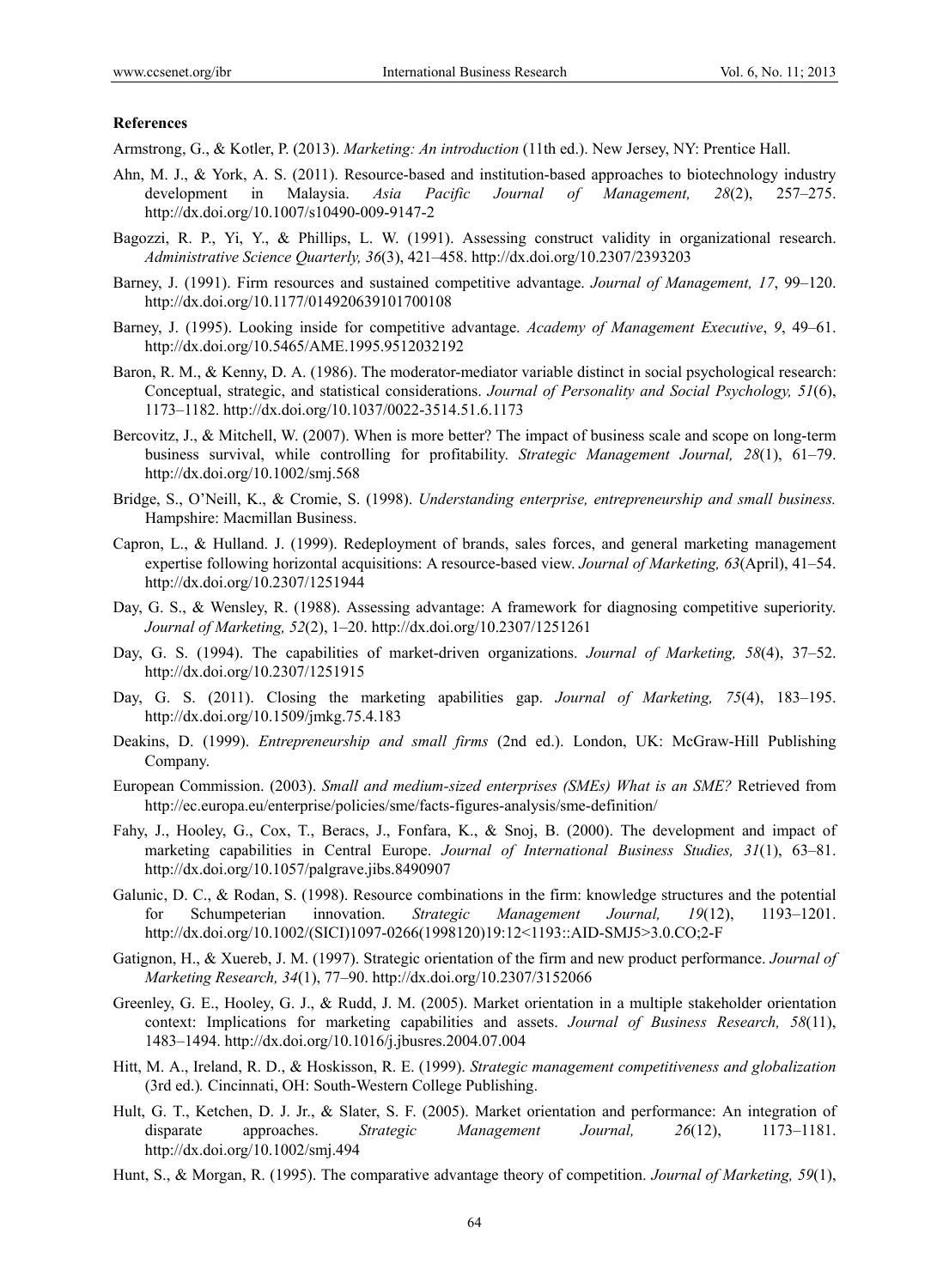1–15. http://dx.doi.org/10.2307/1252069

- Ibrahim, A. B., & Goodwin, J. R. (1986). Perceived causes of success in small business. *American Journal of Small Business, 11*(2), 41–50.
- Jackson, G. (2001). The origins of nonliberal corporate governance in Germany and Japan. In W. Streeck & K. Yamamura (Eds.), *The origins of nonliberal capitalism: Germany and Japan compared* (pp. 121–170). Ithaca, NY: Cornell University Press.
- Kaplan, R. S., & Norton, D. P. (1996). Using the balanced scorecard as a strategic management system. *Harvard Business Review*, January-February, 75–85.
- Korea Small & Medium Business Administration. (2012). *New guidelines for small businesses.* Retrieved from http://www.smba.go.kr/kr/public/criteria\_scope.do?mc=usr0001086
- Lee, S., Yoon, S., Kim, S., & Kang, J. (2006). The integrated effects of market-oriented culture and marketing strategy on firm performance. *Journal of Strategic Marketing, 14*(3), 245–261. http://dx.doi.org/10.1080/09652540600825548
- Madhavan, R., & Grover, R. (1998). From embedded to embodied knowledge: New product development as knowledge management. *Journal of Marketing, 62*(4), 1–12. http://dx.doi.org/10.2307/1252283
- McCartan-Quinn, D., & Carson, D. (2003). Issues which impact upon marketing in the small firm. *Small Business Economics, 21*, 201–213. http://dx.doi.org/10.1023/A:1025070107609
- McEvily, S. K., & Chakravarthy, B. (2002). The persistence of knowledge-based advantage: an empirical test for product performance and technological knowledge. *Strategic Management Journal, 23*(4), 285–305. http://dx.doi.org/10.1002/smj.223
- Miller, D., & Shamsie, J. (1996). The resource-based view of the firm in two environments: the Hollywood film studios from 1936 to 1965. *Academy of Management Journal, 39*, 519–543. http://dx.doi.org/10.2307/256654
- Morgan, N. A., Vorhies, D. W., & Mason, C. H. (2009). Market orientation, marketing capabilities, and firm performance. *Strategic Management Journal, 30*(8), 909–920. http://dx.doi.org/10.1002/smj.764
- Morgan, N. A., Clark, B. H., & Gooner, R. A. (2002). Marketing productivity, marketing audits, and systems for marketing performance assessment: integrating multiple perspectives. *Journal of Business Research, 55*(5), 363–375. http://dx.doi.org/10.1016/S0148-2963(00)00162-4
- Morgan, N. A., Zou, S., Vorhies, D. W., & Katsikeas, C. S. (2003). Experiential and informational knowledge, architectural marketing capabilities, and the adaptive performance of export ventures: A cross-national study. *Decision Sciences, 34*(2), 287–321. http://dx.doi.org/10.1111/1540-5915.02375
- Narver, J., & Slater, S. (1990). The effect of a market orientation on business profitability. *Journal of Marketing, 54*(4), 20–35. http://dx.doi.org/10.2307/1251757
- Nunally, J. (1978). *Psychometric Theory*. New York, NY: McGraw-Hill.
- Preacher, K. J., & Hayes, A. F. (2008). Asymptotic and resampling strategies for assessing and comparing indirect effects in multiple mediator models. *Behavior Research Methods, 40*(3), 879–891. http://dx.doi.org/doi: 10.3758/BRM.40.3.879
- Ruekert, R. W., Walker, O. C. Jr., & Roering, K. J. (1985). The organization of marketing activities: A contingency theory of structure and performance. *Joumal of Marketing, 49*(Winter), 13–25. http://dx.doi.org/10.2307/1251172
- Sashittal, H. C., & Tankersley, C. (1997). The strategic market planning-implementation interface in small and midsized industrial firms: An exploratory study. *Journal of Marketing Theory & Practice, 5*(3), 77–92.
- Shin, S. (2012). Decomposed approach of market orientation and marketing mix capability: Research on their relationships with firm performance in the Korean context. *International Business Research, 5*(1), 22–33. http://dx.doi.org/10.5539/ibr.v5n1p22
- Sobel, M. D. (1982). Asymptotic intervals for indirect effects in structural equations models. In S. Leinhart (Ed.), *Sociological methodology* (pp. 290–312). San Francisco: Jossey-Bass.
- Su, Y. S., Tsang, E. W., & Peng, M. W. (2009). How do internal capabilities and external partnerships affect innovativeness? *Asia Pacific Journal of Management, 26*(2), 309–331. http://dx.doi.org/10.1007/s10490-008-9114-3